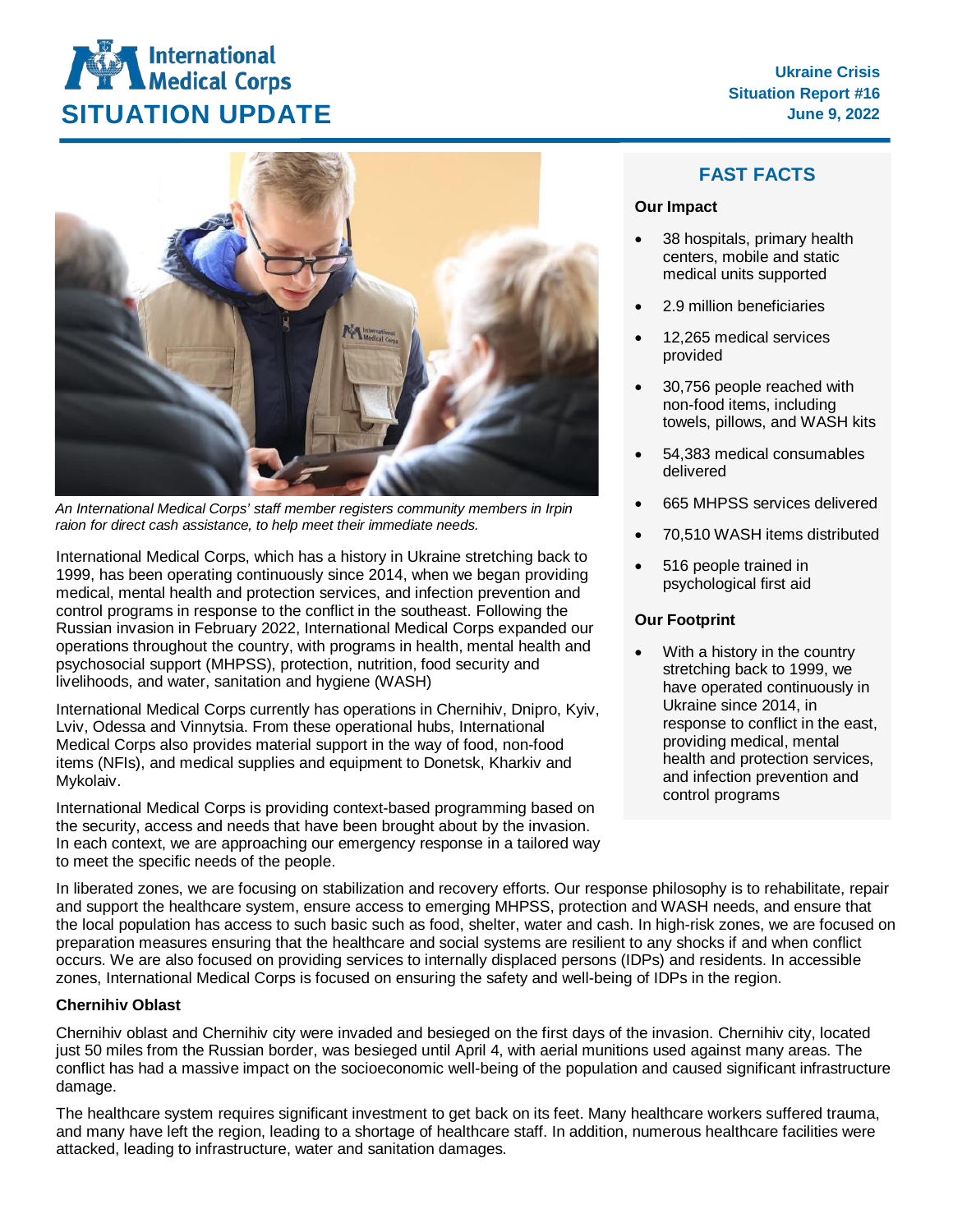It is common in Ukraine for family doctors and social workers to make home visits, but many vehicles—including hospitalowned vehicles and public transport—were destroyed or damaged, and are now inoperable. This lack of transportation has led to the inability of family doctors and social workers to make home visits, leaving a massive gap in the healthcare and social welfare systems.

In response, International Medical Corps has initated rehabiliation and repairs of five healthcare facilities, is providing support to 14 primary healthcare centers, and has provided an ambulance and six vehicles to family doctors and the tuburculosis hospital so they can continue providing mobile operations.

For the community's social welfare, International Medical Corps has purchased more than 280 bicycles so that social workers can return to visiting their clients and providing essential services to the community. Our team also is registering vulnerable and disadvantaged people in the community to provide multi-purpose cash. International Medical Corps also conducted training on "Doing What Matters in Times of Stress" for 19 healthcare workers at the Chernihiv oblast psychoneurological hospital. To ensure access to neuropsychiatric services, International Medical Corps has put in place a voucher system to provide patient transport using local taxis. We also plan to support the facility through last-mile distribution of psychotropic medications and other necessary materials.

#### **Kyiv Oblast**

Kyiv oblast was invaded in the opening maneuvers of the invasion in February. On the path from Belarus to Irpin, the invasion, occupation and counteroffensive left towns and villages in ruins. Citizens of these areas had fled the fighting but have recently begun returning to their destroyed communities. Numerous healthcare facilities were damaged or destroyed, and the socio-economic damage cannot be overstated.

International Medical Corps was one of the first organizations to conduct a multi-sectorial needs assessment in the liberated areas of Kyiv oblast. Based on our findings, we identified several interventions to bring relief to the population. We initiated a two-pronged approach, to ensure healthcare access and revival of the healthcare system. In the early phase of the response, International Medical Corps opened two polyclinics in Irpin and Brovary to provide free access to healthcare for residents. Simultaneously, we began repairing damaged Ministry of Health (MoH) healthcare facilities, providing vehicles to family doctors, procuring generators, and supplying equipment, supplies and pharmaceuticals to facilities in need. We are also supporting the MoH health information management system by providing computers and internet devices.

We also identified that community members needed cash support to pay their rent and other essential expenditures, so we began a multi-purpose cash program, and began distributing food and non-food items to supplement the cash payments. International Medical Corps is also partnering with the Bucha City Council to support the newly formed Bucha Mental Health Support Center by funding eight staff, providing MHPSS capacity building and procuring two vehicles for mobile teams.

#### **Kharkiv Oblast**

Kharkiv is an oblast in the northeast of the country, roughly 500km east of Kyiv, on the Russian border. The oblast has been impacted by the invasion since February, with constant shelling, damage to infrastructure and occupation of some of the oblast. Forty healthcare facilities have sustained significant damage, in addition to civilian infrastructure. International Medical Corps, which is conducting a second round of assessments, envisions supporting the regional blood bank—the largest blood bank in the country. The entire operation for the blood bank has been moved to the basement of the facility due to the shelling, and the building has been attacked on multiple occasions by aerial munitions. The basement work area is dark and humid, with almost no ventilation and electrical problems. In addition, all 90 staff currently live in the basement.

International Medical Corps is helping the blood bank increase its capacity, ensuring the safety of blood products and staff, and providing technical assistance.

#### **Odesa Oblast**

Odesa oblast is a strategic region at risk of invasion and occupation. Based on ongoing assessments, International Medical Corps' strategy involves identifying critical hospitals and helping them prepare for the high likelihood of conflict in the oblast.

With each potential partner hospital, International Medical Corps conducts a detailed assessment to identify needs and vulnerabilities. Once we establish a partnership, International Medical Corps provides needed equipment and supplies, and strengthens the hospital's basement so it can continue to treat patients in this bunker environment, even when under threat from aerial attack. Previously, during air raids, the hospital staff could go to the bunker, but patients who were attached to machines or immobile would remain on the upper floors in danger.

We renovate hospital bunkers with proper lighting and energy supplies, ensuring that they have functional sewage and water systems, building and strengthening walls and doorways, and generally ensuring that these spaces can be fully